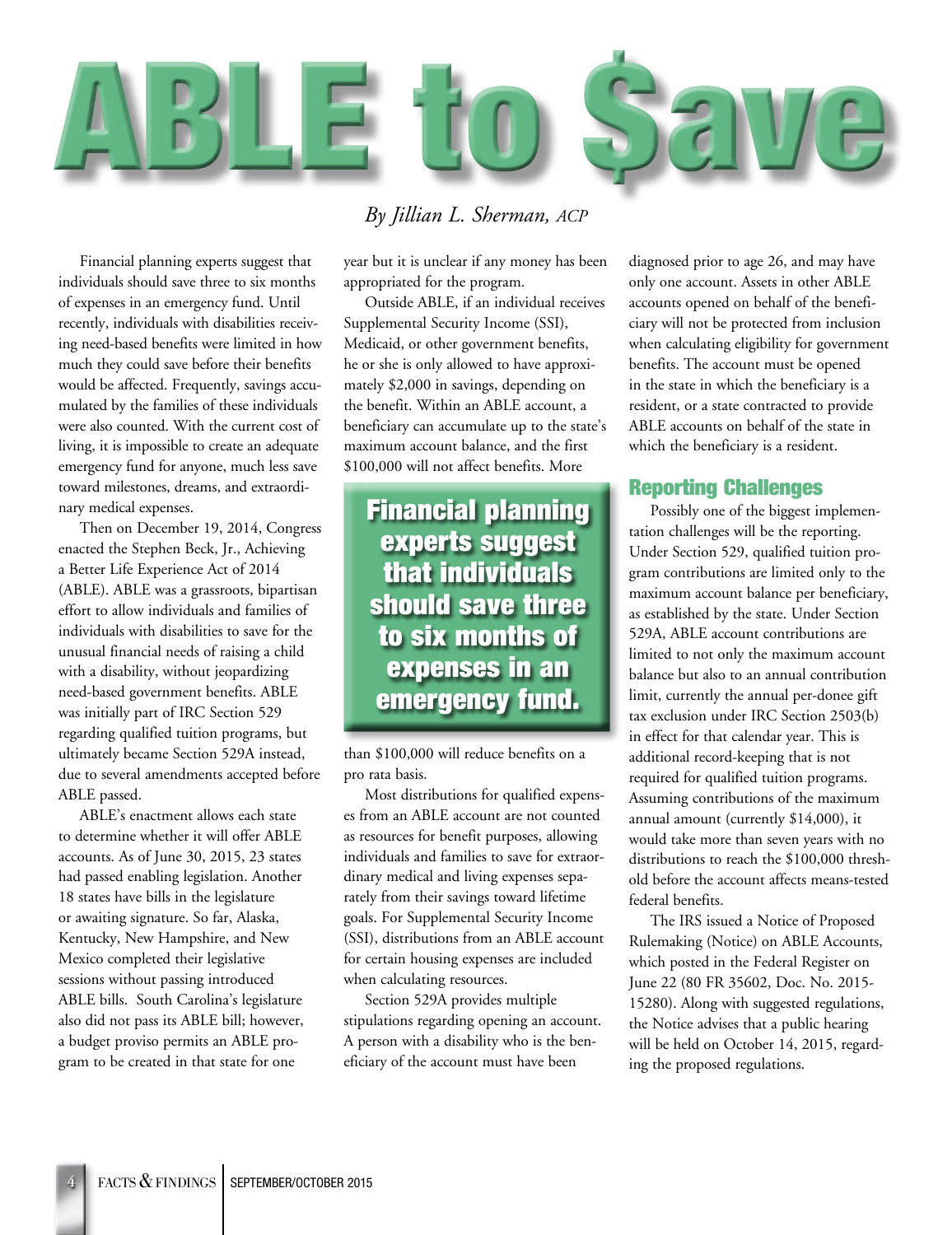The Notice touches on several features that make ABLE accounts different from qualified tuition program accounts. The owner of an ABLE account is always the beneficiary—the person with a disability on whose behalf the account is opened. The person with signature authority may be either the beneficiary or another person. If the signature authority is not the beneficiary, he or she has no beneficial interest in the account and must administer the account for the benefit of the designated beneficiary. The proposed regulations stipulate that only the beneficiary may establish an account, or, if the beneficiary cannot establish the account, the power of attorney or parent or legal guardian of the beneficiary may establish the account. Under Section 529, however, anyone may establish a qualified tuition account for any beneficiary, and the beneficiary is rarely the account owner.

Additionally, a state is required to limit a beneficiary to only one ABLE account, except in specific rollover or program-toprogram transfer situations, and only in the state the beneficiary resides. Although the ABLE account assets are only protected for accounts that are established properly and only the first account is correctly an ABLE account if more than one is established, it would be difficult for a state to ascertain that a beneficiary who has moved does not already have account without additional reporting to a federal level. The proposed regulations allow a beneficiary who has moved to maintain an ABLE account in the state it was originally opened.

At account opening, the beneficiary or representative must submit certification of an eligible disability. Section 529A allows for submission of a Social Security Administration benefit verification letter or other evidence, a disability certification already on file with the Secretary, or submission of a disability certification at the time the ABLE account is opened. The certification must include a copy of the individual's diagnosis, signed by a licensed physician.



# Annual Certification

Annual CertificationAdditionally, ABLE requires annual recertification. The Department of Treasury proposes to allow an ABLE program to consider an individual with a permanent disability to have fulfilled the requirement for annual recertification, require a statement that nothing has changed, create a list of certain disabilities that will be deemed to have made the annual recertification, or some other form of recertification that is less burdensome than a complete recertification. Proposed regulations allow the certification to be deemed received by the Secretary upon filing with the ABLE program. The ABLE program then must communicate that certification to the Secretary.

The Notice recognizes that in some cases, certifications may not be easily verifiable. The proposed regulations note that the Treasury Department, IRS, and the Commissioner of Social Security have agreed to use the standard of disability in the Social Security Act for children receiving benefits under the Supplemental Security Income for the Aged, Blind, and Disabled (SSI) program. (See 20 CFR 416.906, 416.924 and 416.926a). The Notice also provides that conditions

*continued on page 6*